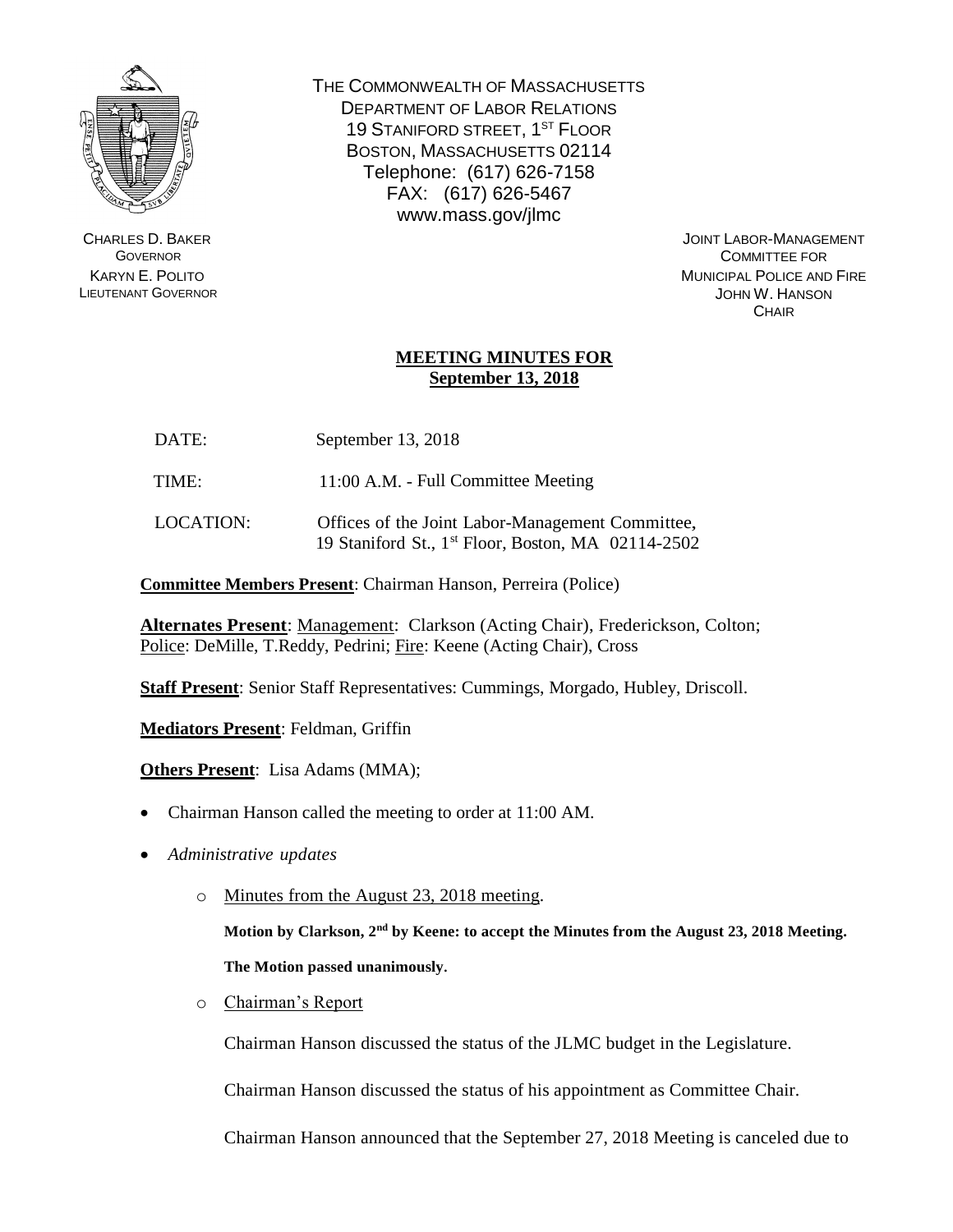a scheduling conflict.

*Petition, Jurisdiction and Awaiting Funding List (AFL) Cases:*

|           |                                                                                                                                                                                                                                                                                                                                                            | <b>Case Number Organization</b> | Mediator/Sr. Staff | <b>Topic/Vote/Action</b>   |
|-----------|------------------------------------------------------------------------------------------------------------------------------------------------------------------------------------------------------------------------------------------------------------------------------------------------------------------------------------------------------------|---------------------------------|--------------------|----------------------------|
| $\bullet$ | 18-6697                                                                                                                                                                                                                                                                                                                                                    | Greenfield Fire                 | SJS, JOEH, GD      | Vote to Take Jurisdiction  |
|           | Mr. Hubley briefed the Committee.                                                                                                                                                                                                                                                                                                                          |                                 |                    |                            |
|           | Motion by Keene, second by Clarkson: to take jurisdiction in the case of Greenfield Firefighters Local<br>2548 IAFF and the Town of Greenfield, JLM-18-6697.                                                                                                                                                                                               |                                 |                    |                            |
|           | The motion passed unananimously.                                                                                                                                                                                                                                                                                                                           |                                 |                    |                            |
|           | Motion by Keene, second by Clarkson: to assign the following Committee members to the case of<br>Greenfield Firefighters Local 2548 IAFF and the Town of Greenfield, JLM-18-6697: Taylor for Fire and<br>Mahoney for Management or substitutes as so designated and approved by the Fire and Management<br>Chairs respectively.                            |                                 |                    |                            |
|           | The Motion passed unanimously.                                                                                                                                                                                                                                                                                                                             |                                 |                    |                            |
| $\bullet$ | 18-6816                                                                                                                                                                                                                                                                                                                                                    | Springfield Police Supr.        | SJS, DC, GD        | Vote to take Jurisdiction  |
|           | Mr. Hubley briefed the Committee on the status of the case.                                                                                                                                                                                                                                                                                                |                                 |                    |                            |
|           | Motion by Perreira, second by Clarkson: to take jurisdiction in the case of Springfield Police<br>Supervisors Association and the City of Springfield, JLM-18-6816.                                                                                                                                                                                        |                                 |                    |                            |
|           | The motion passed unananimously.                                                                                                                                                                                                                                                                                                                           |                                 |                    |                            |
|           | Motion by Perreira, second by Clarkson: to assign the following Committee members to the case of<br>Springfield Police Supervisors Association and the City of Springfield, JLM-18-6816: T.Reddy/Perreira<br>for Police and Gibson for Management or substitutes as so designated and approved by the Police and<br><b>Management Chairs respectively.</b> |                                 |                    |                            |
|           | The Motion passed unanimously.                                                                                                                                                                                                                                                                                                                             |                                 |                    |                            |
| $\bullet$ | 17-6299                                                                                                                                                                                                                                                                                                                                                    | <b>Billerica Fire</b>           | HB, JOEH, GD       | <b>Tentative Agreement</b> |
|           | Chairman Hanson briefed the Committee and reported a Tentative Agreement. No action required.                                                                                                                                                                                                                                                              |                                 |                    |                            |
| ٠         | 17-6380                                                                                                                                                                                                                                                                                                                                                    | Chicopee Fire                   | SJS, JOEH, DJM     | <b>Tentative Agreement</b> |
|           | Chairman Hanson briefed the Committee and reported a Tentative Agreement. No action required.                                                                                                                                                                                                                                                              |                                 |                    |                            |
| ٠         | 17-6591                                                                                                                                                                                                                                                                                                                                                    | <b>Bellingham Fire</b>          | JG,JOEH,DJM        | <b>Tentative Agreement</b> |
|           | Chairman Hanson briefed the Committee and reported a Tentative Agreement. No action required.                                                                                                                                                                                                                                                              |                                 |                    |                            |
| ٠         | 18-6605                                                                                                                                                                                                                                                                                                                                                    | <b>Beverly Fire</b>             | HB, JOEH, DJM      | Vote to Arbitration        |
|           | Motion by Keene, Second by Hanson: to find that in the matter of International Association of Firefighters, Local                                                                                                                                                                                                                                          |                                 |                    |                            |

**1669 and the City of Beverly, JLM-18-6605, that there is an apparent exhaustion of the processes of collective bargaining which constitutes a potential threat to public welfare and that the Committee vote to send this case to arbitration by a tripartite panel consisting of Matthew Reddy (Labor) and Richard Tranfaglia (Management)**